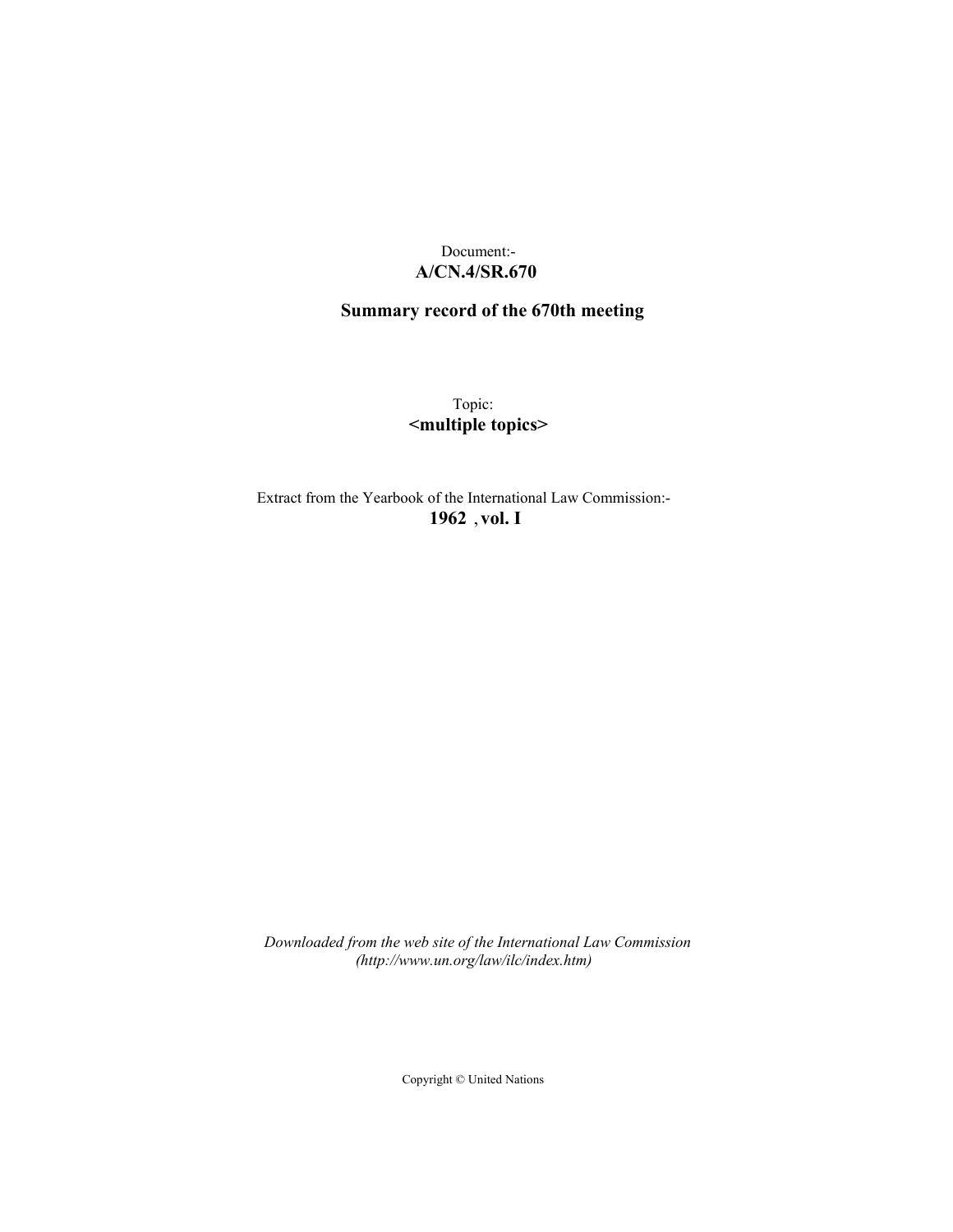matters of general interest to all states, were open to participation by all states, and another provision allowing for limitations to participation.

148. Mr. AGO thanked members for the effort they had made to reconcile opposing views and said that he would be able to vote in favour of article 7 as revised.

149. Mr. CAD1EUX said that, while he would accept the compromise in a spirit of conciliation, he was not satisfied with it. In particular, he had serious doubts concerning the definition of general multilateral treaties, which were said to be of general interest to the community of nations. He could cite many examples of treaties concluded between a large number of Powers, which were of general interest, but which the parties had no intention of opening to all states.

150. The CHAIRMAN suggested that articles 7 and 7 *bis* should be referred back to the Drafting Committee for redrafting in the light of the agreement reached in the Commission.

*It was so agreed.*

The meeting rose at 1.5 p.m.

### **670th MEETING**

*Thursday, 28 June 1962, at 10.30 a.m. Chairman*: Mr. Radhabinod PAL

**Draft report of the Commission on the work of its fourteenth session** *(resumed from the previous meeting)*

CHAPTER II. — LAW OF TREATIES (A/CN.4/L.101/ Add.l) *(resumed from the previous meeting)*

1. The CHAIRMAN invited the Commission to resume its consideration of the draft report.

COMMENTARY TO ARTICLE 10. — RATIFICATION

#### *Paragraph (1)*

*2.* Mr. BARTOS noted that the commentary to article 10 used two different expressions to reflect the same idea: "ratification on the international plane" and " ratification in international law"; he suggested that the same expression should be used throughout.

*It was so agreed.*

*Paragraph (1) as thus amended was adopted.*

#### *Paragraph (2)*

3. Mr. TUNKIN said he could not accept the first sentence. He doubted whether it was true to say that the modern institution of ratification in international law had developed "under the influence of France and the United States ". The Commission, as an international body, should be careful not to make pronouncements of that type.

4. Mr. AMADO said the first sentence might have been unobjectionable in an academic treatise but was quite unsuitable in a report by the International Law Commission.

5. Mr. CAD1EUX suggested that the words " under the influence of France and the United States" should be deleted.

// *was so agreed.*

6. Mr. BARTOS said that while the statement in the fourth sentence might be correct in the case of a great many countries, including Yugoslavia, in others treatymaking fell within the exclusive competence of the executive. He, therefore, proposed the insertion, after the words "ratification came, however, to be used", of some qualifying expression such as " in most cases ".

*It was so agreed.*

*Paragraph (2) as thus amended was adopted.*

#### *Paragraph (3)*

*I.* Mr. TUNKIN said there appeared to be some confusion in the first sentence between inter-governmental agreements not requiring ratification and agreements in simplified form.

8. Mr. ROSENNE suggested the deletion of the second sentence reading: "Indeed, recourse is sometimes had to these less formal types of agreement for the very purpose of avoiding the delay involved in complying with constitutional procedures ". That sentence was open to misinterpretation.

*It was so agreed.*

*9.* Mr. BARTOS suggested that, in the French version of the second part of the first sentence, the word " *generalement*" should be replaced by " *habituellement*" which was closer to the English " usually ".

10. He reiterated his opposition to the majority view in the Commission regarding the requirement, or nonrequirement, of ratification for treaties in simplified form.

II. Sir Humphrey WALDOCK, Special Rapporteur, in the light of Mr. Tunkin's remark, suggested the deletion of the words " and intergovernmental agreements" from the first sentence, which would thus end with the words " amongst which were exchanges of notes ".

*It was so agreed.*

*Paragraph (3) as thus amended was adopted.*

#### *Paragraph (4)*

12. Mr. ROSENNE observed that in the third sentence the term "interdepartmental agreements" was used, presumably for " inter-governmental agreements ".

13. Mr. BARTOS said he did not approve of the notion that there could exist "inter-governmental" or " inter-departmental" agreements ; government departments were merely organs of the state, and all treaties were treaties between states.

14. He also had reservations regarding the use of the words " impliedly excluded " in connexion with ratification. In his opinion, the general and absolute rule was that ratification was necessary.

15. Mr. LACHS said the language of the first sentence, which stated that the general result of the developments described in the previous paragraphs had been "to obscure the law ", was unsatisfactory.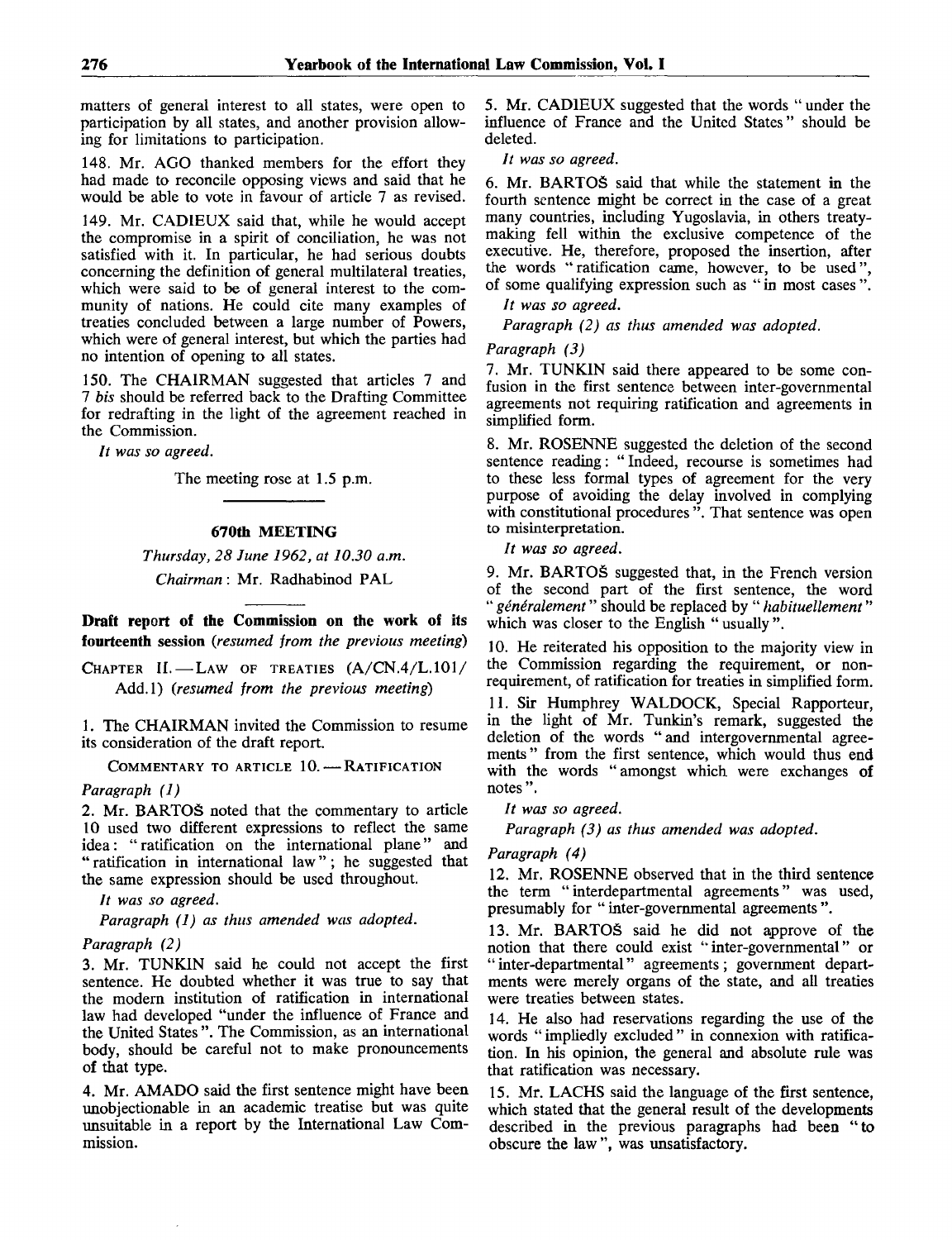16. Mr. AMADO said that the intention was probably to say that it was difficult for states to ascertain the relevant rules of law because of the abundance of factual information to be considered.

17. Sir Humphrey WALDOCK, Special Rapporteur, suggested that the word "obscure" be replaced by a word such as " complicate ".

18. The CHAIRMAN proposed that the choice of a suitable word should be left to the special rapporteur.

*It was so agreed.*

*Paragraph (4) as thus amended was adopted.*

### *Paragraph (5)*

19. Mr. BARTOS noted that the paragraph stated first the views of "some members" of the Commission and then the opinion of the majority. It would have been more appropriate to state the views of the majority before those of the minority.

20. Mr. LIANG, Secretary to the Commission, agreed that if it had been a question of stating the opinion of the majority and that of the minority, the more appropriate order would have been that indicated by Mr. Bartos.

21. He did not recollect, however, that any vote had been taken on the point dealt with in paragraph (5). In past reports of the Commission, care had always been taken not to refer to a majority view and a minority view when no vote had actually been taken.

22. Mr. ROSENNE said that four or five members, including himself, had expressly stated their dissent and that the Commission had adopted the article on that understanding. It would therefore be accurate to describe him as holding the minority view, even though no formal vote had been taken.

23. Sir Humphrey WALDOCK, Special Rapporteur, suggested that, in order to overcome the difficulty, the expression in the fifth sentence, "The majority of the Commission, however, took the view", should be replaced by: "The view which prevailed, however, was...". A corresponding adjustment would be made wherever the term "majority" was used in the subsequent sentences.

*It was so agreed.*

*Paragraph (5) as thus amended was adopted.*

### *Paragraph (6)*

*Paragraph (6) was adopted without comment.*

### *Paragraph (7)*

24. Mr. ROSENNE suggested that, in the second sentence, the term "delegates" should be replaced by " representatives ".

*Paragraph (7) as thus amended was adopted.*

### *Paragraph (8)*

*Paragraph (8) was adopted without comment.*

COMMENTARY TO ARTICLE 24. — THE CORRECTION OF ERRORS IN THE TEXTS OF TREATIES FOR WHICH THERE IS NO DEPOSITARY

### *Paragraphs (1), (2) and (3)*

25. Mr. ROSENNE said he found a general difficulty in articles 24 and 25 over the use of the term " authentic texts " in two separate senses. It would be better to say "two or more authentic language versions" when that was what was meant, for instance in the fifth line and elsewhere. The commentary appeared to diverge a little from the language of the article, but he would not press the point.

26. Mr. LACHS noted that paragraphs (1), (2) and (3) all contained references to "Hackworth's Digest of International Law" ; he suggested that they should be dropped, in accordance with the Commission's earlier decision.

27. Mr. GROS suggested that the references to Hackworth should be moved to footnotes, but that the substantive statements should be retained in the commentary.

// *was so agreed.*

*Paragraph (1) as thus amended was adopted.*

*Paragraph (2)*

28. Mr. ROSENNE proposed the deletion from the fourth sentence of the words "there is a dispute and" which appeared before "it becomes", so that the sentence would then read " In that case it becomes a problem..."

*It was so agreed.*

*Paragraph (2) as thus amended was adopted.*

*Paragraph (3)*

*Paragraph (3) as already amended was adopted.*

*Paragraph (4)*

*Paragraph (4) was adopted without comment.*

*Paragraph (5)*

29. Mr. BARTOS said that the question which arose in modern practice was not, as described in the first sentence, that of " correcting not the authentic text itself but versions of it prepared in other languages ; in other words of correcting errors of translation ". The difficulty arose when there was a lack of concordance of texts in several languages in cases where each text was authentic, not where there was just one original text of which the others were merely translations. The various language versions of the texts of treaties were just so many different originals of texts drafted simultaneously which had to agree with each other and not with a single original basic text. The problem was not that of correcting errors of translation, but that of bringing into line two or more equally authentic texts drafted in different languages. 30. Mr. BRIGGS said that he had some difficulty in understanding the meaning of the first sentence; the five official versions of the Charter were all equally authentic.

31. Mr. LIANG, Secretary to the Commission, said that the case referred to in paragraph (5) was that of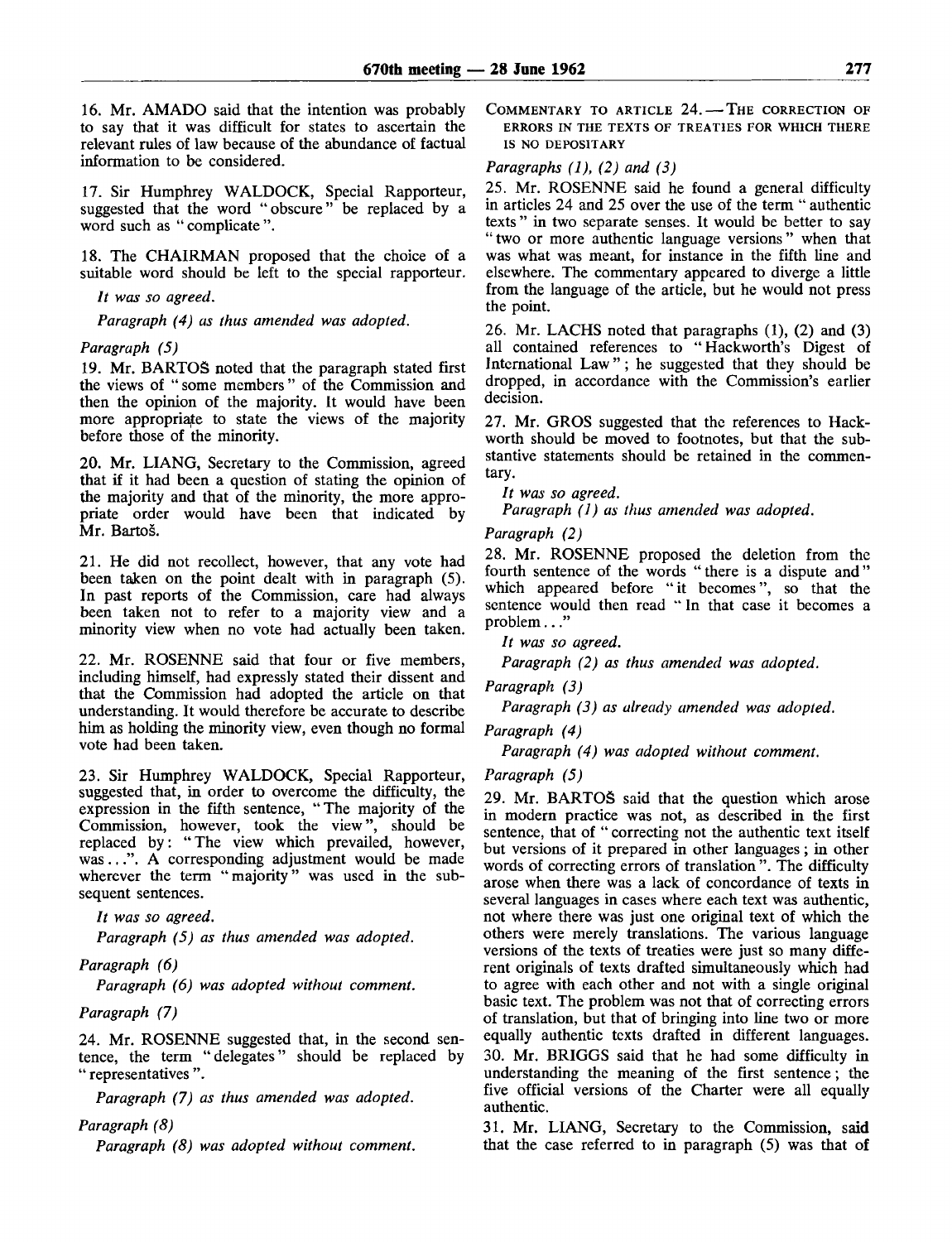translations of a single authentic text into languages other than that in which the authentic text had been drawn up. That situation did not arise in regard to treaties drawn up under the auspices of the United Nations: in the case of those treaties, the Chinese, English, French, Russian and Spanish texts were all equally authentic. Of course, in practice, the original was usually drafted in one language, or in two languages, and there was then a process of translation; however, when the text of the treaty was adopted in final form, none of the texts was deemed to be a translation.

32. Mr. ROSENNE proposed that the first sentence of paragraph (5) should be deleted and replaced by a passage reading: "The procedure for the correction of errors is also applicable to cases of lack of concordance of the authentic texts in different languages, where that lack of concordance arises from errors of translation made before the adoption of the original text."

33. Mr. TUNKIN suggested the omission of the words "of translation" after the word "errors" in Mr. Rosenne's amendment. In some cases it would be difficult to ascertain whether the error was one of translation or not.

34. Mr. ROSENNE said he would accept that suggestion.

*Mr. Rosenne's amendment was adopted. Paragraph (5) as thus amended was adopted.*

COMMENTARY TO ARTICLE 25. — THE CORRECTION OF ERRORS IN THE TEXTS OF TREATIES FOR WHICH THERE IS A DEPOSITARY

*Paragraph (1)*

35. Mr. LACHS said it was not appropriate to say that the process of obtaining agreement to the correction of the text was "complicated" by the number of states. He suggested that the word "complicated" should be replaced by the word " affected".

*It was so agreed.*

*Paragraph (1) as thus amended was adopted.*

*Paragraph (2)*

36. Mr. LIANG, Secretary to the Commission, pointed out that the words " amend " and " amendment" in the phrases "the proposal to correct or amend the text" and "to make the correction or amendment" were not appropriately used, because the question of amendment of substance did not arise under article 25.

37. Sir Humphrey WALDOCK, Special Rapporteur, suggested that in the first sentence the words "or amend" and in the second sentence the words "or amendment" should be deleted.

*It was so agreed.*

*Paragraph (2) as thus amended was adopted.*

*Paragraph (3)*

38. Mr. LACHS proposed that, in the first sentence, the words "the amendment of a text" should be replaced by the words "the correction of a text".

39. Mr. ROSENNE proposed that, in the same sentence, the word "dispute" should be replaced by the word "difference".

*It was so agreed.*

*Paragraph (3) as thus amended was adopted. Paragraph (4)*

*Paragraph (4) was adopted without comment.*

COMMENTARY TO ARTICLE 26. — THE DEPOSITARY OF MULTILATERAL TREATIES

*Paragraph (1)*

40. Mr. TUNKIN proposed the deletion of the second sentence, which read: "For a depositary is really a necessity for the smooth working of a multilateral treaty with a large number of states and is a great convenience even for a treaty drawn up between very few" ; such a statement was elementary and therefore unnecessary.

// *was so agreed.*

*Paragraph (1) as thus amended was adopted.*

*Paragraph (2)*

41. Sir Humphrey WALDOCK, Special Rapporteur, suggested that the words "the Commission thought it desirable, *ex abundante cautela..*." should be replaced by the simpler language: " the Commission thought it prudent...".

*It was so agreed.*

*Paragraph (2) as thus amended was adopted.*

#### COMMENTARY TO ARTICLE 27. — THE FUNCTIONS OF A DEPOSITARY

*Paragraph (1)*

*Paragraph (1) was adopted without comment.*

*Paragraph (2)*

42. Mr. EL-ERIAN proposed, for the sake of consistency, that the word "state" should precede the words "international organization" in the first sentence.

*It was so agreed.*

43. Sir Humphrey WALDOCK, Special Rapporteur, said that the reason for transposing the order had been that it was more common for an international organization to act as a depositary. However, he had no objection to the amendment.

*Paragraph (2) as thus amended was adopted. Paragraphs (3) and (4)*

44. Mr. TUNKIN proposed the deletion of the words " is not a mere post-box, but" in both paragraphs.

*It was so agreed.*

*Paragraphs (3) and (4) as thus amended were adopted. Paragraph (5)*

*Paragraph (5) was adopted without comment.*

*Paragraph (6)*

45. Mr. LACHS said that the first sentence should be simplified, for the depositary's duty to notify the interested states was an absolute one and existed irrespective of whether the entry into force of the treaty depended upon a specific number of signatures, ratifications, etc. 46. Sir Humphrey WALDOCK, Special Rapporteur, suggested that the sentence should be amended to read " Paragraph 7 deals with the depositary's duty to notify the interested states when the conditions for the entry into force of the treaty have been fulfilled."

*It was so agreed.*

*Paragraph (6) as thus amended was adopted.*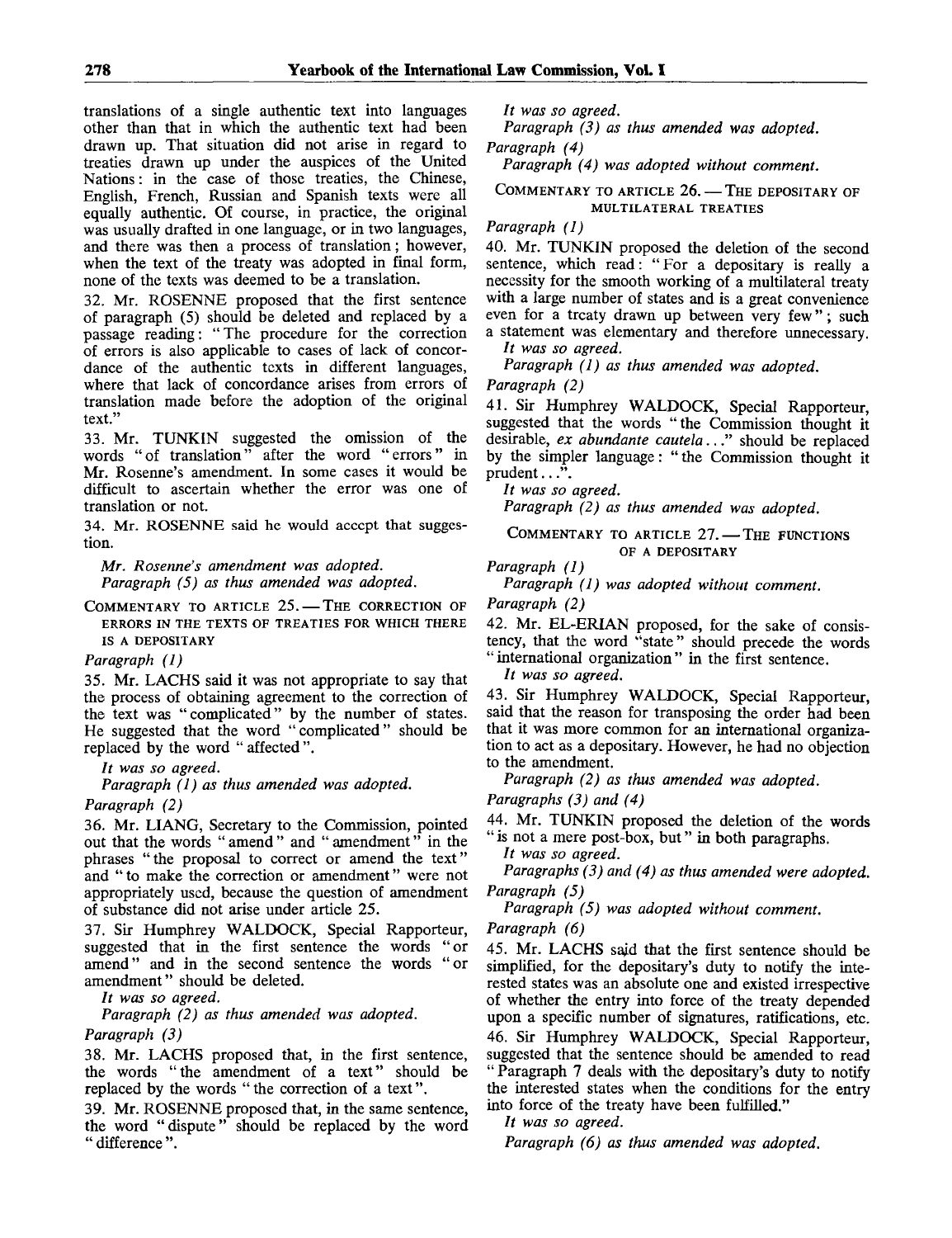#### *Paragraph (7)*

47. Mr. LIANG, Secretary to the Commission, suggested that the word " final" should be substituted for the word " binding" so as to conform with the wording of paragraph (6).

48. The words "general body" at the end of the paragraph might be too widely interpreted; it would be sufficient to refer to the "states interested".

*It was so agreed.*

49. Mr. BARTOS said that the paragraph should indicate, so as to be consistent with the text of the article, that the consultation in question should be made either on the initiative of the depositary itself or at the request of the interested state.

50. Mention should also be made of the point that a state might not wish to have a difference made public. In that case, particularly if an amicable settlement was reached between the state concerned and the depositary, it was in the general interest that the question should not be raised by a general notification.

51. The same solution was to be recommended in the case where the state concerned withdrew its request before the notification was made.

52. Sir Humphrey WALDOCK, Special Rapporteur, said he would insert appropriate wording to cover the two points made by Mr. Bartos.

*It was so agreed.*

53. Mr. LACHS said that the word "determinations", whether qualified or not, was unsuitable. The depositary was not called upon to determine anything but to state a fact.

54. Sir Humphrey WALDOCK, Special Rapporteur, said that the passage stated, correctly, that the depositary " is not invested with competence". That was precisely the point he had been asked to make.

*Paragraph (7) as thus amended was adopted.*

CHAPTER V. — OTHER DECISIONS AND CONCLUSIONS OF THE COMMISSIONS *(resumed from the previous meeting)*

#### *Section HI*

55. The CHAIRMAN invited the Commission to consider the draft of section III  $(A/CN.4/L.101/Add.5)$ of the report, concerning summary records and translation facilities, which would be included in chapter V  $(A/CN.4/L.101/Add.4)$ .

56. Mr. BRIGGS said that the first sentence should refer to "documentation" as well as to summary records and translations.

57. At the end of the second paragraph the word " inadequacies " should be added after the word " these". 58. Mr. TUNKIN said that the difficulties which the Commission was experiencing were primarily due to the fact that not even part of the special rapporteur's report (A/CN.4/144) had been reproduced for circulation to members before the opening of the session. 59. Mr. ELIAS proposed the substitution of the words "relating to the production of documents" for the

words "governing documentation" in the first sentence as amended by Mr. Briggs.

60. Mr. BRIGGS said he could accept that amendment. *Mr. Briggs' amendment was adopted.*

61. Mr. ROSENNE pointed out that the title of the section would need to be changed accordingly.

62. Mr. LACHS, Rapporteur, said it was the problem of documentation that had been the main difficulty and he had been careful to draft the section in such a way as to reflect no criticism on the members of the Legal Division working for the Commission.

63. Mr. BARTOS said that the reference to "technical inadequacies" was not enough: the Commission had suffered from inadequate services.

64. Mr. CADIEUX agreed that the Commission should draw attention to the fact it had not had the benefit of the services to which it was entitled; it should, however, be careful in its choice of language so as not to attribute blame or responsibility wrongly.

65. The CHAIRMAN pointed out that the Commission was complaining of inadequate facilities; it was not criticizing the competence of the staff.

66. Sir Humphrey WALDOCK, Special Rapporteur, said he had been late in submitting his report but, even so, it had not been reproduced in English as quickly as might have been expected, nor had the Secretariat followed his suggestion that it should be circulated to members in parts.

67. The report he would have to produce for the following session would be in two parts and as it was likely to be lengthy, he hoped that at least the first part could be circulated in advance of the session.

68. Mr. TUNKIN said it might be desirable to mention that, whenever necessary, reports by special rapporteurs should be sent to members by airmail before the opening of the session.

69. Sir Humphrey WALDOCK, Special Rapporteur, asked whether there were any rules at Headquarters against the circulation of reports in parts.

70. Mr. LIANG, Secretary to the Commission, said that the Secretariat would look into the matter and do its utmost to see that the Commission's wishes were carried out.

71. Mr. AMADO said he wished to express his appreciation of the work of the members of the Legal Division, who had always given proof of great legal competence and diligence.

72. Mr. LIANG, Secretary to the Commission, said that, in fairness to the technical services of the European Office, it should be made clear that the Commission was drawing attention to inadequacies which had manifested themselves at the current session for the first time. In previous years, the Commission had praised the services placed at its disposal.

73. The CHAIRMAN said it would be clear that the Commission was referring only to the situation at the current session.

74. Mr. LACHS, Rapporteur, said that "technical inadequacies " meant shortages of staff.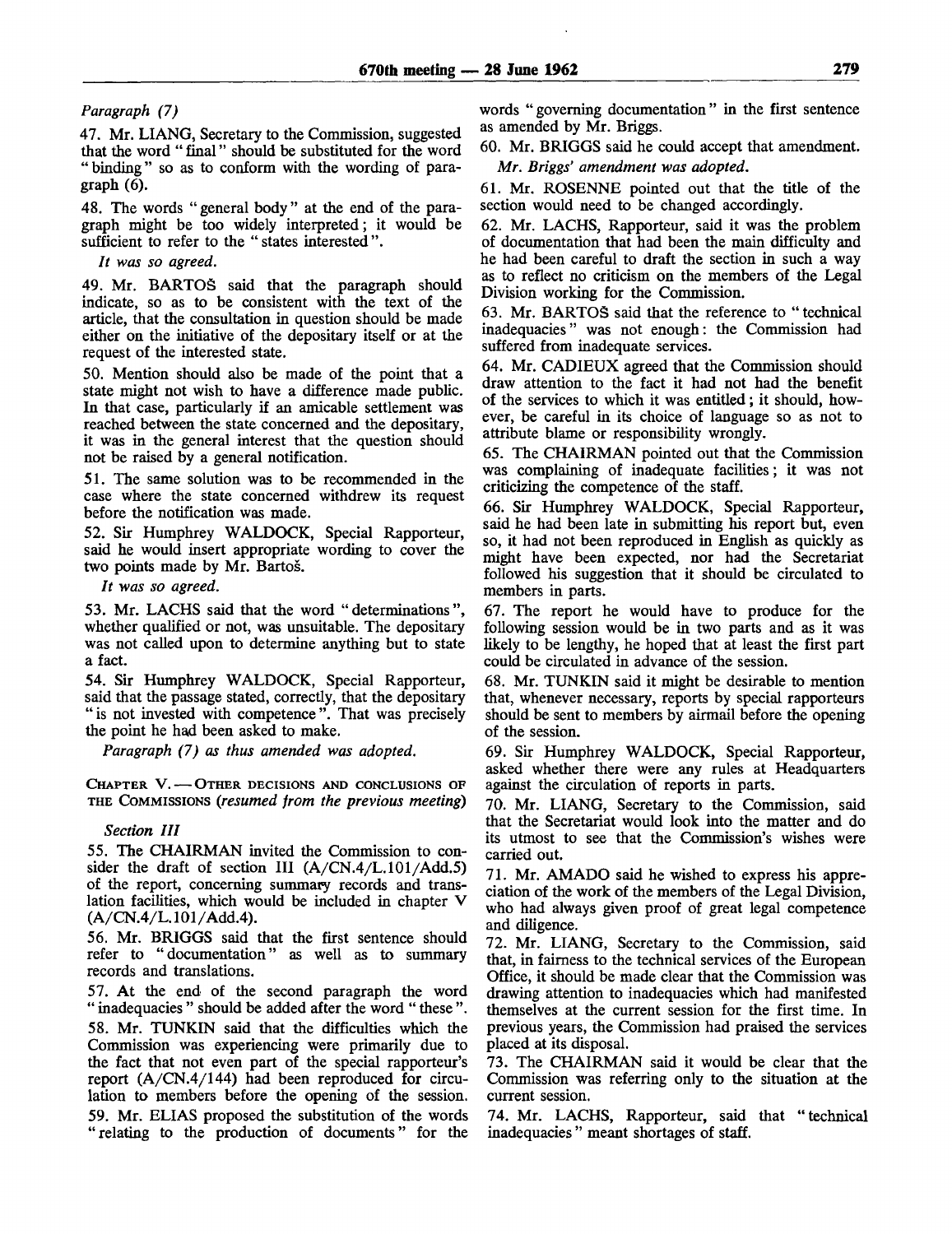75. Mr. GROS, noting that the provisional summary records in French were still three weeks in arrears, said that as far as the French text of Section III was concerned, he would like it to refer to the " *inadaptation des moyens techniques".*

76. Mr. ROSENNE asked that the issue of both volumes of the *Yearbook* should be expedited and that the Secretariat should revert to its former custom of including an index, which the Commission, in its recommendation of 1956, had described as "indispensable".<sup>1</sup> The fact that the English version of the 1961 *Yearbook* was not yet, he believed, available<sup>2</sup> would cause difficulties for governments preparing for the forthcoming conference on consular relations.

77. He also suggested that in the Secretary-General's proposals for allocating items to committees of the General Assembly, section III of chapter V of the Commission's report should be referred to the Fifth Committee.

78. Mr. BARTOS urged that the Chairman and other members who were to attend the meetings of the Sixth Committee at the next session of the General Assembly should explain why the International Law Commission's work at its fourteenth session had been so hampered.

79. Mr. AGO, on the question of the summary records, said that many of the difficulties arose because reports of statements were drafted on the basis of the interpretation. Another difficulty was that some of the preciswriters, though otherwise excellent, did not possess the special legal qualifications required for a full understanding of the arguments developed in the Commission and sometimes inevitably failed to grasp the sense of what had been said. The Commission should state in section III that staff with special legal qualifications should be chosen for the work.

80. Mr. BARTOS said that it was not for the Commission to interfere in the internal organization of the Secretariat. The fault did not necessarily lie with the precis-writers and the technical services but might be the result of the orders they had been given to keep the records short, with the consequence that legal arguments were sometimes unduly curtailed. He had studied the problem very closely and had come to the conclusion that the trouble was due to the organizational arrangements and not to any individual shortcomings or negligence on the part of the staff.

81. Mr. TUNKIN said that he was bound in fairness to state that he had always found the records in English very good and had no complaints, but he recognized that there might be a problem in connexion with the statements of French-speaking members. Perhaps, as Mr. Bartoš had suggested, it was the organization which was at fault.

82. Mr. GROS said that the defect of the system was that French statements were not noted in French. The ideal solution would be to have French and English précis-writers working alongside and recording statements in the original languages. In that way the speakers' original words would be reproduced, instead of being distorted.

83. Mr. LIANG, Secretary to the Commission, said that the Sixth Committee could propose that section III of Chapter V should be referred to the Fifth Committee or to any other appropriate organ of the United Nations. 84. Mr. CAD1EUX said the Commission should formulate its wishes very precisely; he would be interested to hear the Secretary's views as to the most effective way of achieving the Commission's object.

85. Mr. LIANG, Secretary to the Commission, said that many of the problems under discussion would be dealt with by the Office of Conference Services in conjunction with the European Office and in accordance with the existing regulations. Any suggested changes in those regulations would have to be referred to the Fifth Committee, such as the question of providing longer summary records or changing the system of preparing summary records.

86. Mr. LACHS, Rapporteur, proposed that the words " and that in future it will have proper services at its disposal" should be added at the end of the second paragraph of section 111 so as to reflect more accurately the views put forward.

87. The record of the discussion would indicate that no criticism had been implied of the staff of the Legal Division.

// *was so agreed. Section HI as thus amended was adopted.*

**Law of treaties (A/CN.4/144 and Add.l)** (item 1 of the agenda) *{resumed from the previous meeting)*

### DRAFT ARTICLES SUBMITTED BY THE DRAFTING COMMITTEE *(resumed from the previous meeting)*

ARTICLE 7. — PARTICIPATION IN A TREATY, and 7 *bis.* — THE OPENING OF A TREATY TO THE PARTICIPATION OF ADDITIONAL STATES *{resumed from the previous meeting)*

88. The CHAIRMAN said the Drafting Committee proposed the following redrafts of articles 7 and 7 *bis,* which had been revised in the light of the discussion at the previous meeting:

### " *Article 7.* — *Participation in a treaty*

" 1. In the case of a general multilateral treaty, every state may become a party to the treaty unless it is otherwise provided by the terms of the treaty itself or by the established rules of an international organization.

"2. In all other cases, every state may become a party to the treaty:

" *(a)* which took part in the adoption of its text, or " $(b)$  to which the treaty is expressly made open by its terms, or

<sup>1</sup>  *Yearbook of the International Law Commission 1956,* Vol. II (United Nations publication, Sales No.: 1956.V.3, Vol. II), p. 301.

<sup>2</sup> Vol. I of the 1961 *Yearbook* was issued in French on 12 February 1962, and in English and Spanish on 27 April 1962 ; Vol. II was issued in English on 17 September 1962 and in French on 17 October 1962.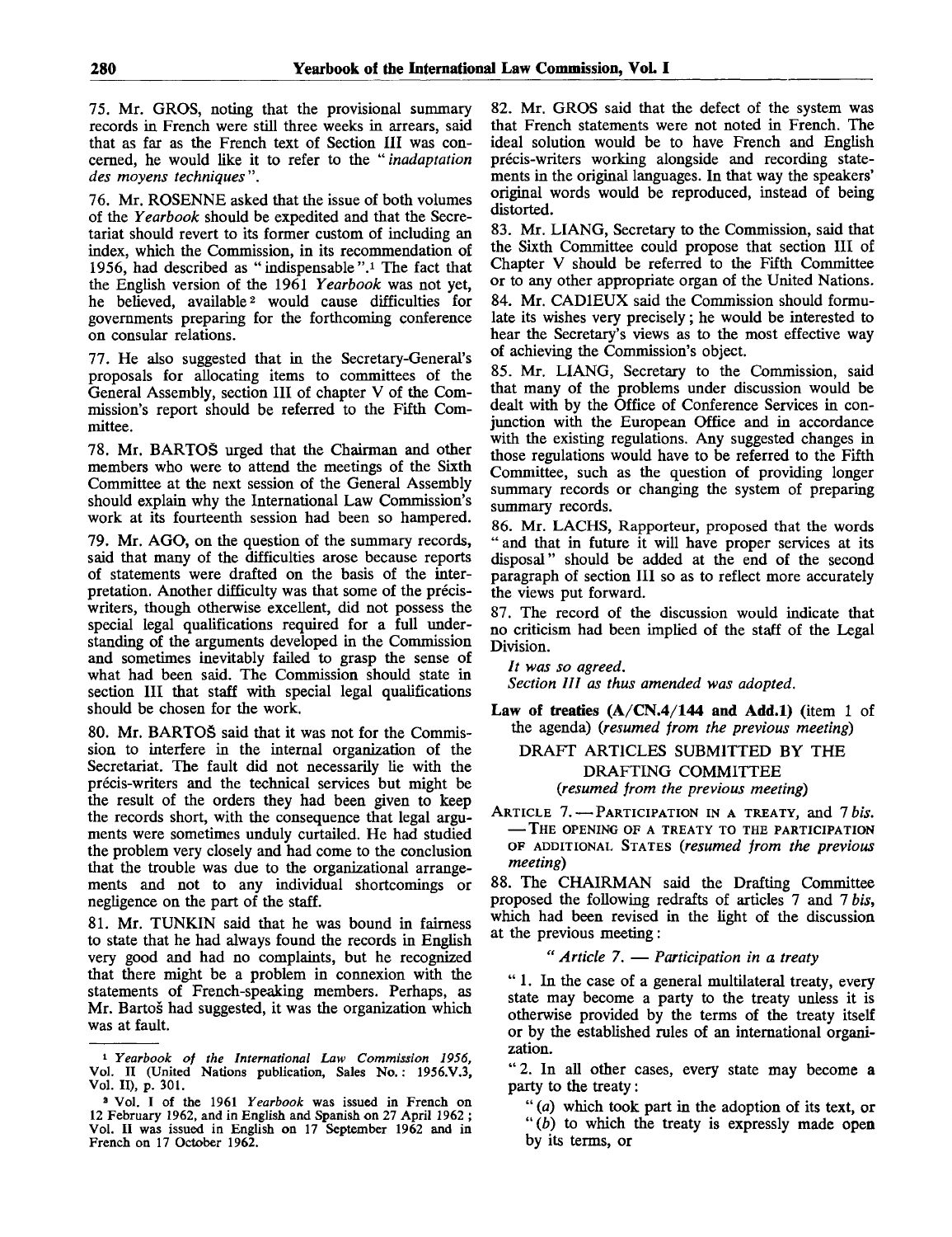$'(c)$  which, although it did not participate in the adoption of the text, was invited to attend the conference at which the treaty was drawn up, unless the treaty otherwise provides.

" *Article 7 bis.* — *The opening of a treaty to the participation of additional states*

" 1. A multilateral treaty may be opened to the participation of states other than those to which it was originally open:

" *(a)* in the case of a treaty drawn up at an international conference convened by the states concerned, by the subsequent consent of two-thirds of the states which drew up the treaty, provided that, if the treaty is already in force and ... years have elapsed since the date of its adoption, the consent only of two-thirds of the parties to the treaty shall be necessary ;

" *ib)* in the case of a treaty drawn up either in an international organization or at an international conference convened by an international organization, by a decision of the competent organ of the organization in question, adopted in accordance with the applicable voting rule of such organ.

"2. Participation in a treaty concluded between a small group of states may be opened to states other than those mentioned in article 7 by the subsequent agreement of all the states which adopted the treaty; provided that, if the treaty is already in force and ... years have elapsed since the date of its adoption, the agreement only of the parties to the treaty shall be necessary.

" 3 . *(a)* When the Depositary of a general multilateral treaty receives a formal request from a state desiring to be admitted to participation in the treaty under the provisions of paragraphs 1 and 2 of this article, the Depositary:

- " (i) in a case falling under sub-paragraph 1 *(a),* shall communicate the request to the states whose consent to such participation is specified in that sub-paragraph as being material;
- " (ii) in a case falling under sub-paragraph 1 *(b),* shall bring the request, as soon as possible, before the competent organ of the organization in question.

" *(b)* The consent of a state to which a request has been communicated under sub-paragraph 3 *(a)* (i) shall be presumed after the expiry of twelve months from the date of the communication, if it has not notified the Depositary of its objection to the request.

" 4. When a state is admitted to participation in a treaty under the provisions of the present article notwithstanding the objection of one or more states, an objecting state may, if it thinks fit, notify the state in question that the treaty shall not come into force between the two states."

89. Sir Humphrey WALDOCK, Special Rapporteur, explained that the wording of paragraph 1 of article 7 had been brought into line with that used in other articles. Thus, the expressions "may become a party" and " the established rules of an international organization" had been used because they appeared in other articles.

90. In article 7 *bis,* the question of multilateral treaties had been transferred to paragraph 1 and the word general" had been deleted, since the provisions of the former paragraph 2 applied to all multilateral treaties, with the exception of treaties concluded between a restricted group of states. The structure of the articles on participation had thus been brought more or less into line with that of the articles on reservations.

91. The provisions of the new paragraph 2 of article 7 *bis* were confined to treaties between restricted groups of states, where the participation of other states was subject to the unanimous consent of the existing parties.

92. Whether the principle of the articles was accepted or not, their new structure was more coherent than it had been before.

93. Mr. BRIGGS asked that a passage should be inserted in the relevant paragraph of the report to read:

"For the reasons given by him at the 648th and 667th meetings, Mr. Briggs did not accept the provisions of article 7 ".

94. Sir Humphrey WALDOCK said that, as special rapporteur, he had been obliged to give the articles the most appropriate structure in compliance with the Commission's decision.

95. As a member of the Commission, however, he did not consider that, at the existing stage of practice in the matter and in view of the large number of treaties concluded under the auspices of the United Nations, the presumption contained in paragraph 1 of article 7 was justified. He could not support the article in its new form, because he considered that in controversial cases the decision should remain in the hands of a collegiate body, such as the General Assembly of the United Nations; otherwise, the depositary of a multilateral treaty would be placed in a very difficult and delicate position. He was convinced that the existing United Nations procedure was more effective than that which would result from the provisions of article 7, and wished to make it quite clear that his objection was motivated by considerations of principle only.

96. Mr. TUNKIN said he hoped there would not be another lengthy discussion on the two articles. Although he was not fully satisfied with the final texts, he was prepared to accept them.

97. Mr. GROS said that, since there was a majority and a minority view on the question, members should be allowed to state their disagreement with the new rule. He fully endorsed the views expressed by Mr. Briggs and Sir Humphrey Waldock, and wished to stress that, as now worded, article 7 bypassed the real problem by completely disregarding the question of recognition of states.

98. Mr. CAD1EUX said he wished to associate himself with those members who had expressed objection to the